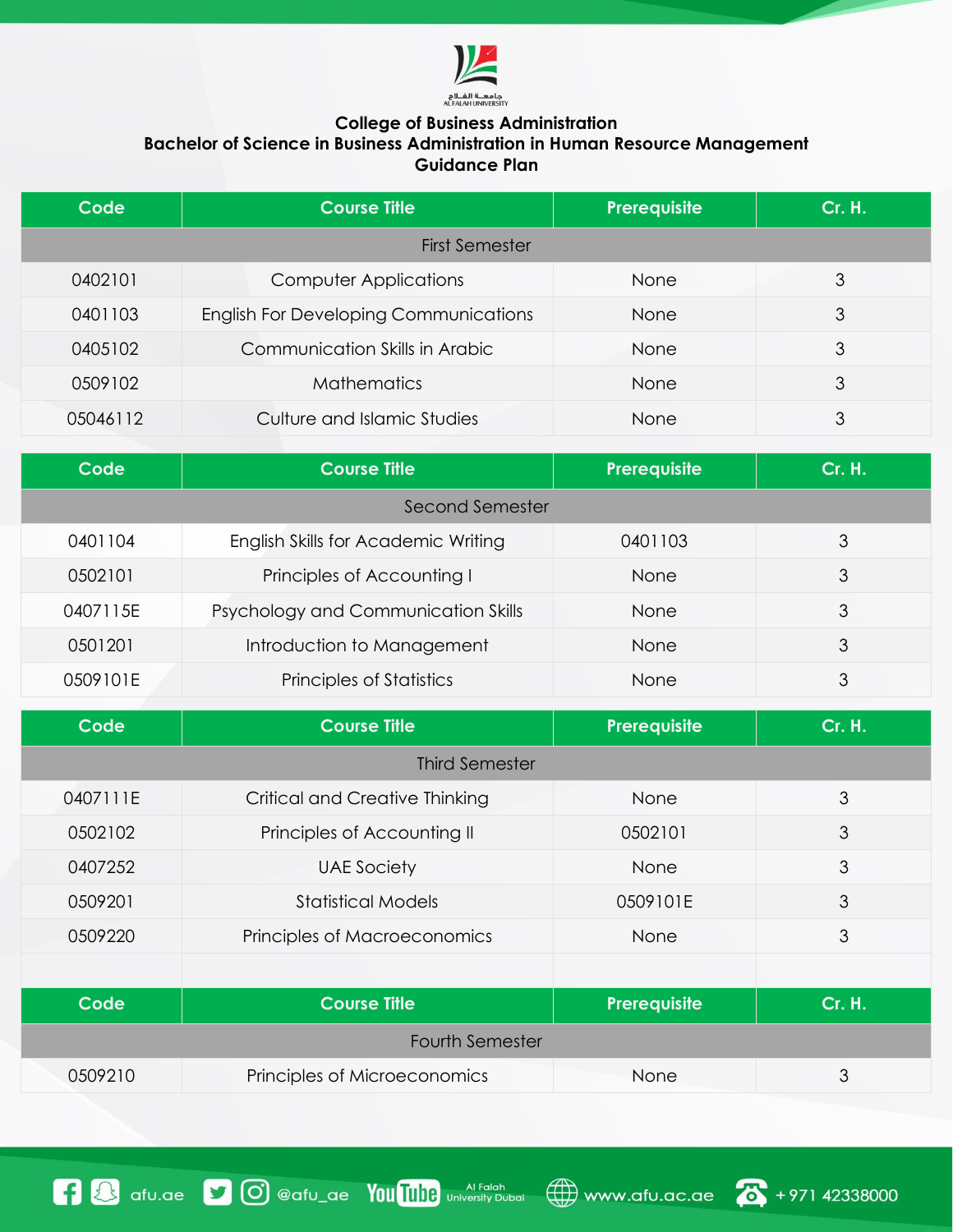

| 0503201        | <b>Managerial Finance</b>         | 0502102          | 3             |  |
|----------------|-----------------------------------|------------------|---------------|--|
| 0504206        | Principles of Marketing           | None             | 3             |  |
| 0506203        | Management of Information Systems | 0501201, 0402101 | 3             |  |
| 0407112E       | Innovation and Entrepreneurship   | None             | 3             |  |
| Code           | <b>Course Title</b>               | Prerequisite     | <b>Cr. H.</b> |  |
|                | <b>Fifth Semester</b>             |                  |               |  |
| 0505301        | Human Resource Management         | 0501201          | 3             |  |
| 0501305        | <b>Operations Management</b>      | 0501201, 0509201 | 3             |  |
| 0501303        | Organizational Behavior           | 0501201          | 3             |  |
| 0501202        | <b>Business Ethics</b>            | None             | 3             |  |
| 0501220        | <b>Business Reporting</b>         | None             | 3             |  |
| Code           | <b>Course Title</b>               | Prerequisite     | <b>Cr. H.</b> |  |
| Sixth Semester |                                   |                  |               |  |
| 0505304        | Managing Performance              | 0505301          | 3             |  |
| 0501390        | Leadership                        | 0501303          | 3             |  |
| 0505303        | Human Resource Analytics          | 0505301          | 3             |  |
| 0505302        | Human Resource Development        | 0505301          | 3             |  |
|                | Free Elective (1)                 |                  | 3             |  |

| Code             | <b>Course Title</b>         | Prerequisite | <b>Cr. H.</b> |
|------------------|-----------------------------|--------------|---------------|
| Seventh Semester |                             |              |               |
| 0501402          | Strategic Management        | 0501303      | 3             |
| 0505402          | HR Planning and Recruitment | 0505301      | 3             |
| 0501403          | <b>Business Law</b>         | None         | 3             |
| 0501425          | Change Management           | 0501303      | 3             |
|                  | Free Elective (2)           |              | 3             |